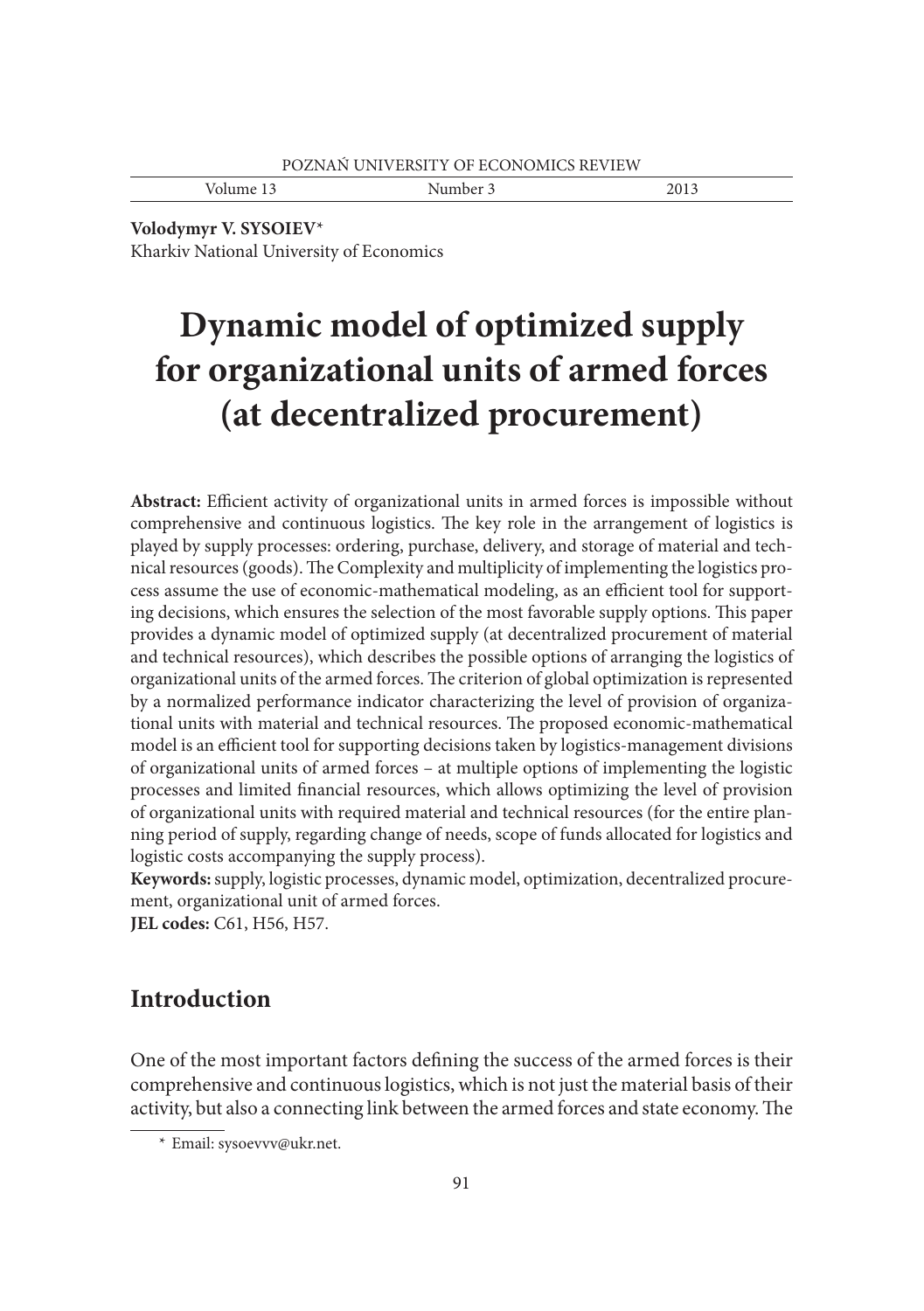complexity of managing logistics processes for the armed forces is, on the one hand, due to their heterogeneity: wide nomenclature of consumed material and technical resources (MTR), various sources and options of meeting needs at sale markets, and, on the other hand, due to their dynamics: change of needs (based on specific activities of organizational units of the armed forces), scope of financial resources allocated from the budget for their support, and logistics costs for orders, purchase, delivery, and storage of MTR (determined by various market factors).

In the context of developing (regional and local) sale markets, which offer an ever widening range of goods/services, decentralized purchase management (ensuring more flexible response to change in market environment, efficiency and saving of funds in the course of supply – due to smaller distances) is becoming actual for the hierarchical logistics systems of the armed forces (regarding the location of their organizational units across the country). In this case, management divisions of bottom hierarchical levels of the system (authorized for independent purchase of certain MTR – at relevant sale markets, for served organizational units of the armed forces) operate autonomously and, therefore, will have the efficient tools for supporting decisions – to choose the most advantageous supply options regarding the features of the logistics process.

The solution of this logistics problem (characterized by multiple solutions) will involve economic-mathematical modeling ensuring the optimized provision of organizational units of the armed forces in terms of time-changing logistics parameters and limited funding of needs.

### **1. Literature review**

The following studies are concerned with the supply management of companies on the principles of logistics: Dobler, Lee and Burt [1995], Fearon еt al. [2010], Sergeyev and Elyashevich [2011].

The theoretical and methodological basis, as well as practical tools of modeling the individual logistics processes (supply of companies), are found in papers by Bаrkalov еt al. [2000], Volodina [2003], Semenenko and Sergeev **[**2003], Lukinskiy (ed.) [2007], Fertsch, Grzybowska and Stachowiak [2009].

In recent years, an important place in studying logistics (supply) processes is occupied by the modeling of supply chain management (aimed at optimizing material flows between all parties of product distribution – from producers to end users): Tayur, Ganeshan and Magazine [1999], Shapiro [2006], Ivanov [2009], Monczka еt al. [2011], Schonberger [2011].

The range of mathematical methods applied in logistics (regarding the streaming nature of supply processes and optimization procedures) is reviewed in papers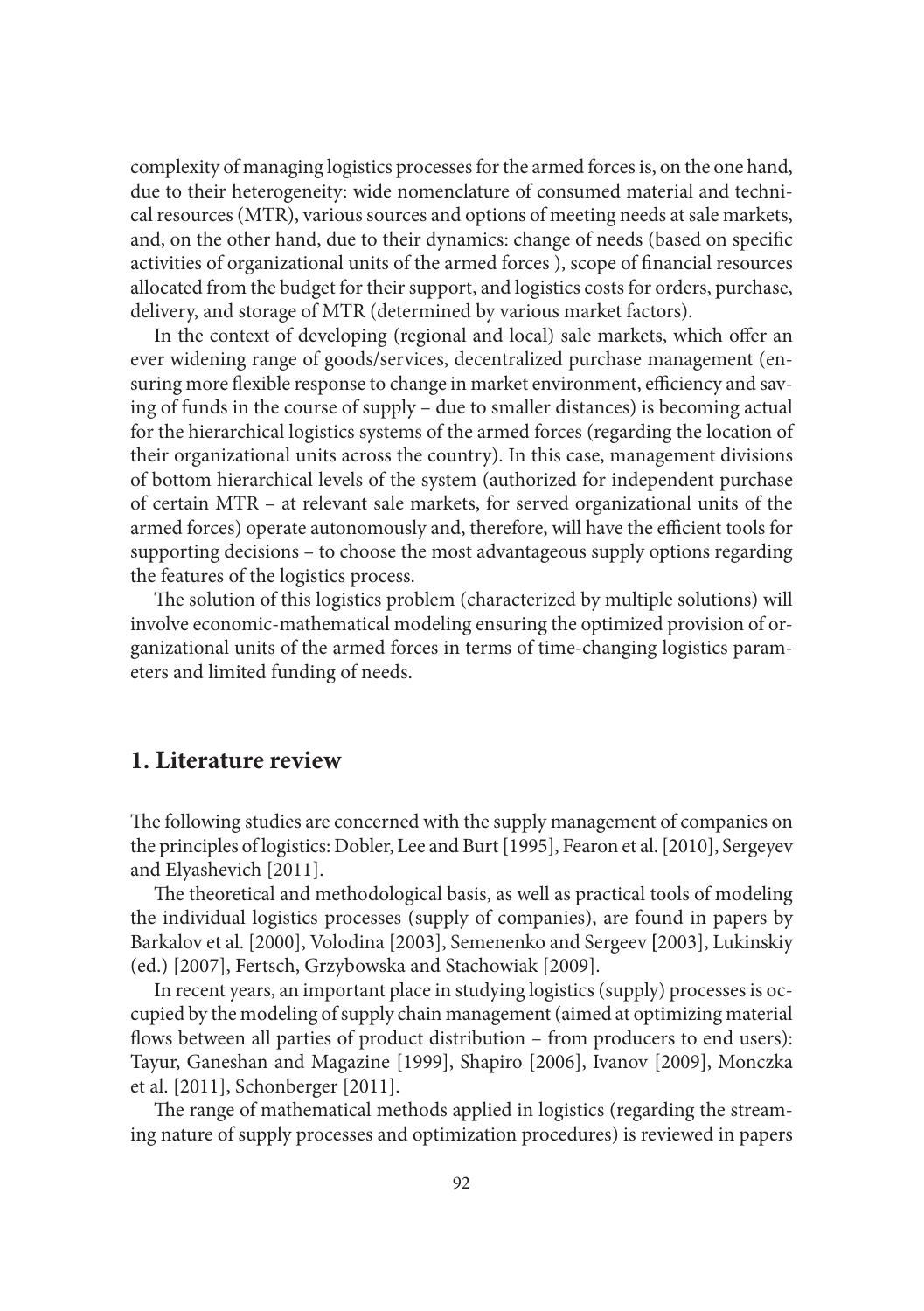by Simchi-Levi, Chen and Bramel [2004], Prosvetov [2008], Brodetskiy [2011], Brodetskiy and Guser [2012].

However, the potential of applying the models of logistic processes (supply of companies) for research/management of logistics in the armed forces is limited, as it does not account for such features of supply, as that:

- organizational units of armed forces are non-profit entities, the results of which are not evaluated by economic parameters,
- determinacy of logistics for organizational units of armed forces , especially in peacetime (rationed consumption of MTR, program-oriented and goal-oriented planning of activities with definition of required MTR, covering the unplanned consumption of resources by reserve stocks),
- in the course of purchasing MTR, logistics departments at organizational units of armed forces interact only with those suppliers, who directly sell the products to end users, i.e., they are not interested in logistics chains of supply created by various parties of product markets for sale of goods,
- dependence on budget funding (provided at certain periods by state bodies, limited, unbalanced, and excluding any pre-payment of goods),
- diverse nomenclature and various priorities of consumed material and technical resources,
- mandatory setting of minimum provision levels for each type of MTR to ensure the life support of staff and implementation of service and combat activities at a minimum-allowed level,
- $-$  variation of need for different MTR  $-$  depending on nature of tasks performed by organizational units.

Thus, such models can not be applied for the simulation of logistics processes (supply of armed forces).

Computational models of certain logistics tasks (supply of armed forces) were reviewed in papers by Grigoriev [1999], Moskovchenko [2001], Mihaylov [2002]. Optimization models (management of certain logistics processes for supply of armed forces ) provided in papers by Pluzhnikov [1999], Pytlak and Stecz [2006], Chistov [2006], Gallasch еt al. [2008], Hester [2009], Lisovskiy [2012] do not account for the dynamic nature of supply, and the objective function is represented by logistic costs only, which limits the use of models for control of the actual logistics process and does not reflect its main goal - providing the organizational units of armed forces with required MTR (according to their rationed needs).

Given that the supply of organizational units in the armed forces is a permanent task of logistics management, which depends on numerous (time-varying) features of orders, purchase, delivery, and storage of MTR, establishment of efficient logistics-management tools (subject to dynamics and comprehensive review of all interrelated logistics processes) is actual.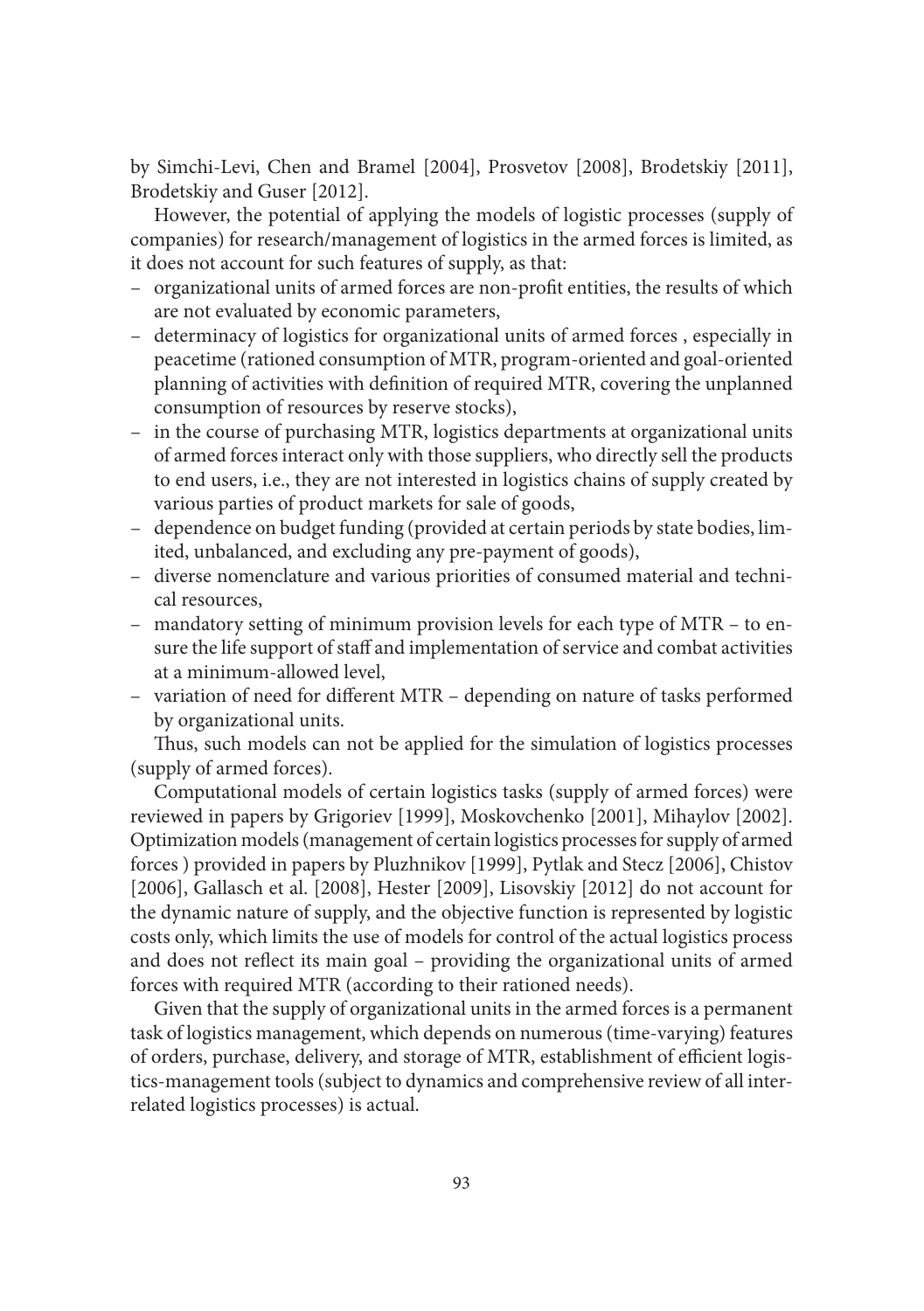The Purpose of present paper is to develop an economic-mathematical model, which ensures the optimized provision of organizational units in armed forces – at decentralized procurement, regarding the dynamics of their needs, allocated funds and logistics costs accompanying the process of supply.

#### **2. Formulation of the model**

Despite the fact that, under market conditions, logistics-management divisions at organizational units of armed forces act as market entities, their activity (unlike businesses) is realized under strict limitations for the scope of allocated funds, which is due to limited budget funding and consequent restrictions on the needs of organizational units – set as a range of values for each type of MTR and reflecting the minimum and rationed need for them – to ensure the activities of organizational units at a minimum and maximum possible level respectively.

The dynamics of the supply process will be presented as a time chart reflecting the split of the planned period (operation of logistics systems in the armed forces) into *T* equal periods of time, where logistics-management divisions gain a certain scope of funds (within each period) and purchase the MTR required for this period (Figure 1).



**Figure 1. Time chart of planned supply for organizational units in the armed forces**

Limited budget funding is manifested in two aspects.

First, the total amount of funds allocated for the whole planning period is less than the required funds for this period (to meet the rationed demand of organizational units at armed forces).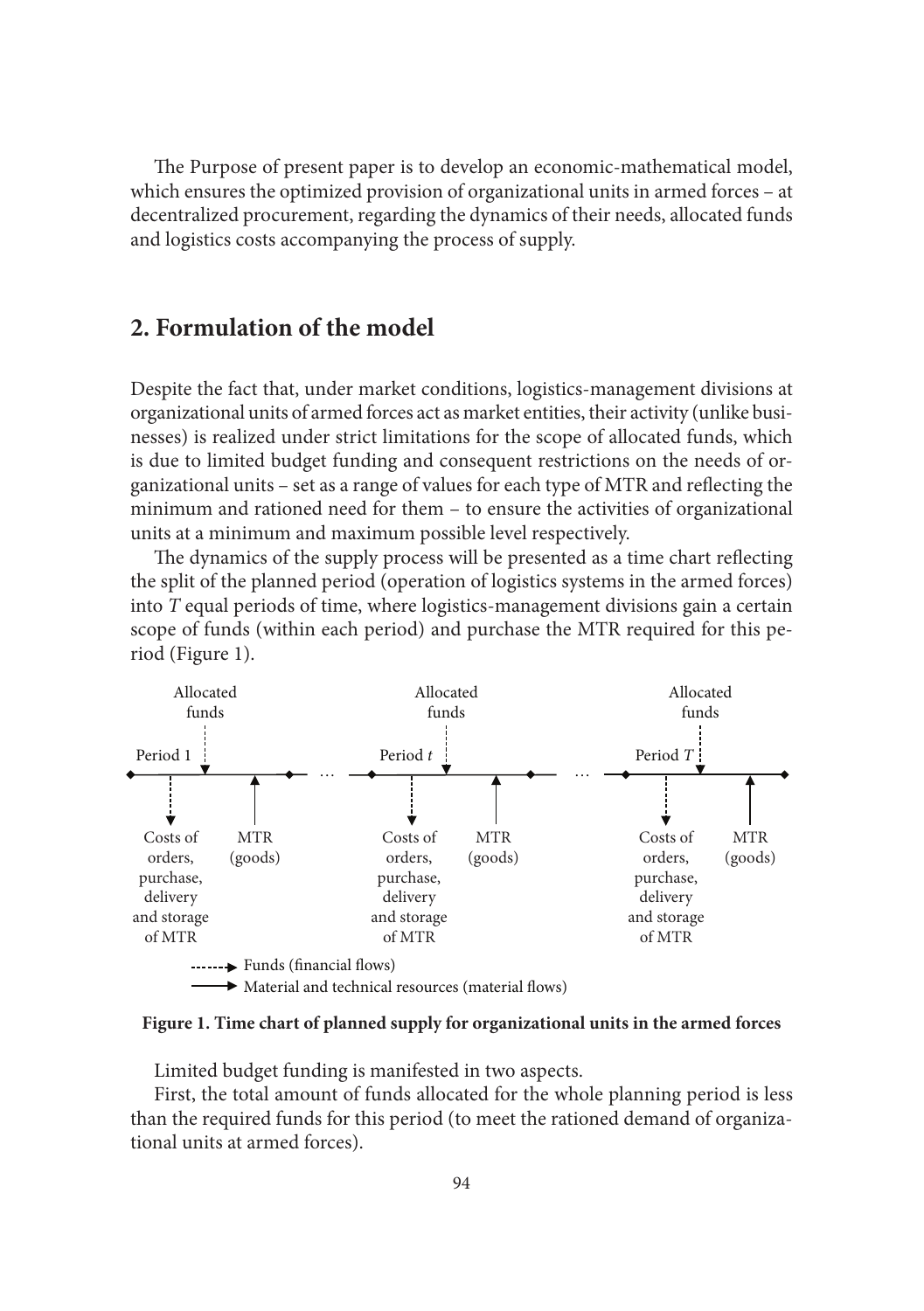Second, there is an unevenness (variation) in the flow of funds within different periods of time, which (in case of their shortage to meet the minimum needs for MTR) causes the use of stocks reserve, replenishment which takes into account the value of the order formed for the next period.

The logistics of organizational units in the armed forces is characterized by a set of logistics indicators, which include the costs for ordering the required MTR from suppliers and their value (regarding the possible discounts and costs of transportation and storage of MTR at warehouses of organizational units). For this reason, costs of material and technical resources (goods), transportation, and storage are calculated per unit of MTR, and ordering costs – per each order (based on type of MTR).

To simplify the modeling of the supply process (for organizational units of the armed forces), let us introduce the following heuristic assumptions:

- parameters of the logistics process (allocated funds, needs of organizational units, price of MTR, cost of ordering, transporting, storage) are constant within each time period and only vary on transition from one period to another;
- regardless of the amount of MTR (same type), purchased within the same period, only one order is issued and only one shipment from one supplier is performed;
- material and technical resources are purchased at the beginning of each time period – so, storage costs of the purchased lot are calculated for the entire period and are similar for the same type of MTR (regardless of supplier);
- within the entire (planned) period of supply, warehouses of organizational units maintain a set level of stock reserve (for MTR of each type).

Given the diverse nature of consumer goods and multiple vendors supplying them to market, there are three options of arranging the logistics process for organizational units of the armed forces (at decentralized procurement):

option 1 – one consumer, one type of MTR, one supplier;

option 2 – one consumer, one type of MTR, many suppliers;

option 3 – one consumer, many types of MTR, and many suppliers.

The first two options are isolated situations of the third one; so, let us build a dynamic model of optimized supply for organizational unit of the armed forces – the most common case characterized by various types of material resources, which can be purchased from multiple vendors, thus allowing the selection of vendors ensuring the most favorable terms for purchase of goods within each period of time (Figure 2).

Let us define the basic parameters of the model:

- $v_{\text{st}}$  amount of MTR of type *s*, *s* = 1, ..., *S*, available by supplier *i*, *i*  $\in$  *I*, during the period  $t, t = 1, ..., T$ ;
- $a_{st}^{\min}$  minimum demand of MTR of type *s*, *s* = 1, …, *S*, during the period *t*, *t*  $= 1, ..., T;$ 
	- $a_{st}^{rat}$  rationed demand of MTR of type *s*, *s* = 1, …, *S*, during the period *t*, *t* = 1, …, *T*;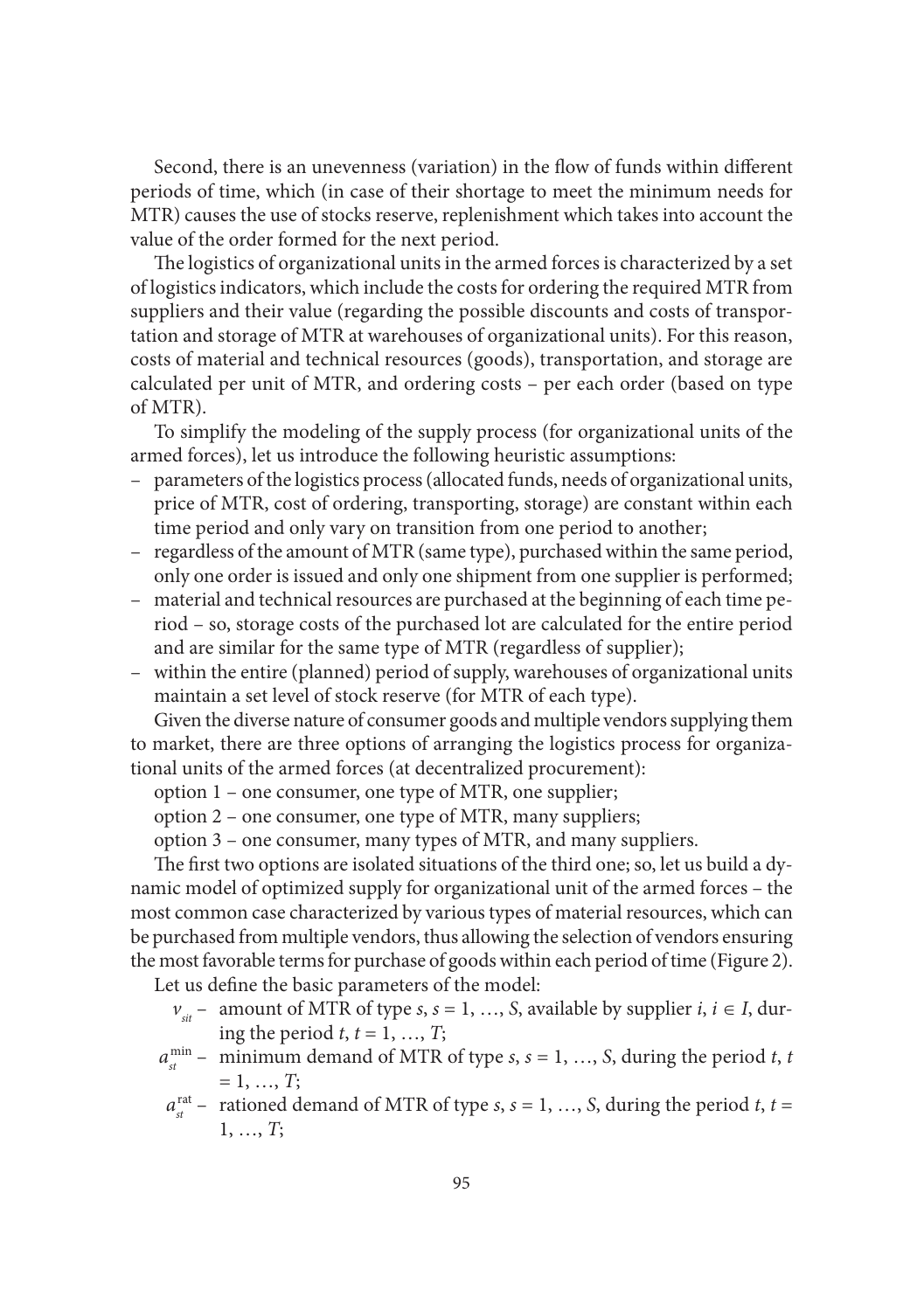- *zs* – level of stock reserve of MTR of type *s*, *s* = 1, …, *S*, which must always be available at warehouses of organizational unit;
- $c_{\textit{sit}}^{\textit{or}}$  cost of one order for the purchase of MTR of type *s*, *s* = 1, …, *S*, from the supplier *i*, *i*  $\in I_s$ , during the period *t*, *t* = 1, ..., *T*;
- $c_{\textit{sit}}^{\text{del}}$  unit transportation cost of MTR of type *s*, *s* = 1, …, *S*, from the supplier *i*, *i*  $\in$  *I<sub>s</sub>*, during the period *t*, *t* = 1, ..., *T*;
- $c_{\textit{sit}}^{\text{stor}}$  unit storage cost of MTR of type *s*, *s* = 1, …, *S*, during the period *t*, *t* = 1, …, *T*;
	- $I_s$  set of indices of the suppliers offering the MTR of type *s*, *s* = 1, …, *S*, at the market;
- $v_{\textit{sit}}^{\text{thr}}$  the threshold value amount of MTR of type *s*, *s* = 1, …, *S*, in the case of purchase of which from the supplier *i*,  $i \in I_s$ , is given a discount on the price unit of production during the period  $t, t = 1, ..., T$ ;
- $c^{\text{pwd}}$  unit price of MTR of type  $s$ ,  $s = 1, ..., S$ , purchased from the supplier  $i$ ,  $i$  $\in I$ , during the period *t*, *t* = 1, …, *T*, without discount;
- $c_{\textit{\text{sit}}}^{\text{pwd}}$  unit price of MTR of type  $s$ ,  $s = 1, ..., S$ , purchased from the supplier  $i$ ,  $i$  $\in I$ <sub>s</sub>, during the period *t*, *t* = 1, ..., *T*, with discount;
- $C_{\textit{sit}}^{\textit{alloc}}$  funds allocated for purchase of material and technical resources during the period *t*,  $t = 1, ..., T$ .



**Figure 2. Scheme of supply process at decentralized procurement (option 3)**

Within a certain period of time, each type of MTR makes its contribution to the activities of the organizational unit (determined by weighting factors):

$$
w_{st} \ge 0; s = 1, ..., S; t = 1, ..., T
$$
 (1)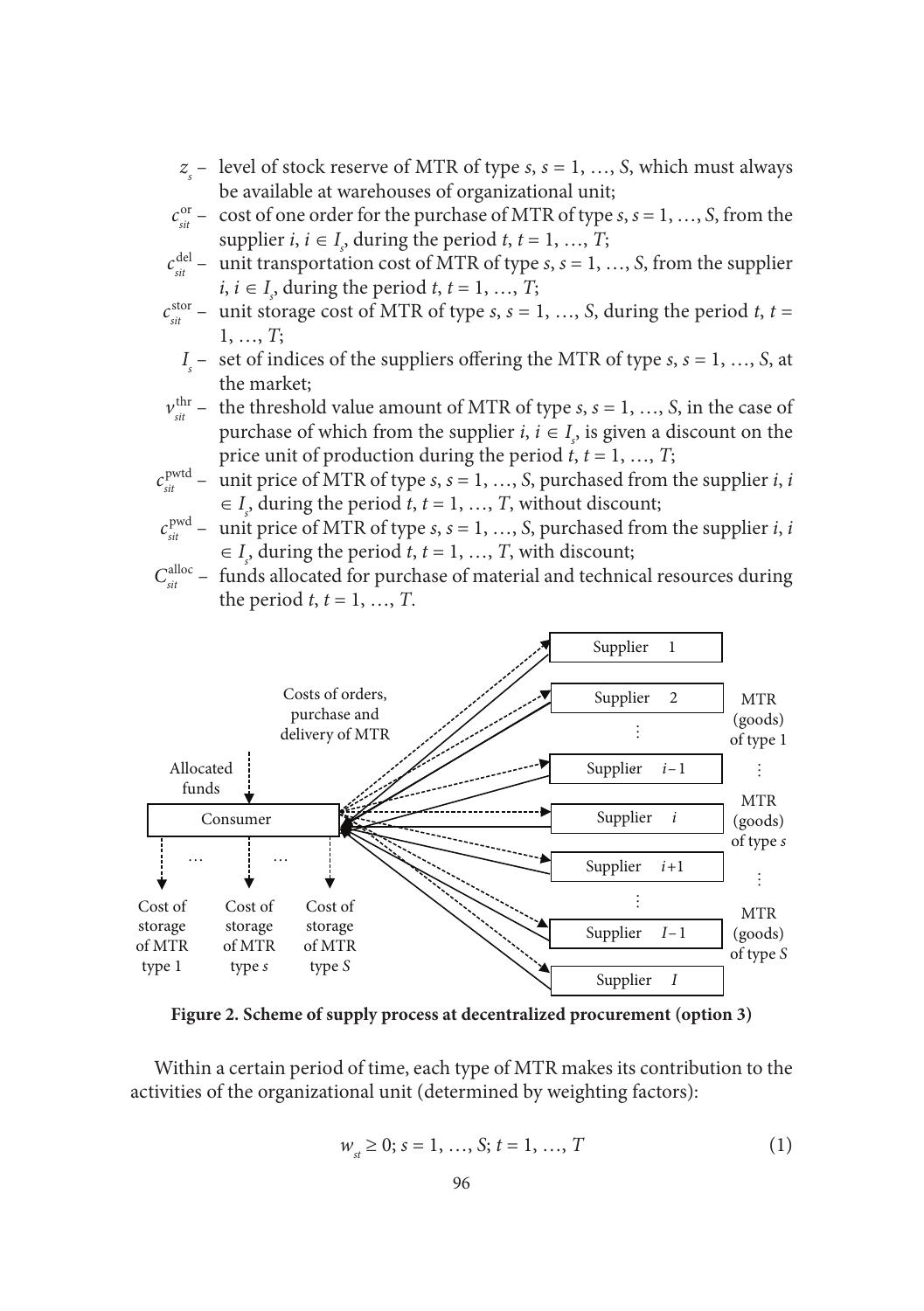$$
\sum_{s=1}^{S} w_{st} = 1; t = 1, ..., T
$$
 (2)

where  $w_a$  – the weight of MTR of type *s*, *s* = 1, …, *S*, during the period *t*, *t* = 1, …, *T*. Variables of the model are as follows:

- $x_{\text{st}}$  required amount of MTR of type *s*, *s* = 1, ..., *S*, purchased by the consumer from the supplier *i*,  $i \in I_s$ , during the period *t*,  $t = 1, ..., T$ ;
- $C_t^{\text{av}}$  funds available at the consumer after period *t*, *t* = 1, …, *T*. For the sake of completeness, we assume that  $C_t^{\text{av}} = 0$ ;
- *θsit* binary variable equal to 0 or 1 depending on the presence of the order for MTR of type *s*, *s* = 1, …, *S*, purchased by the consumer from the supplier  $i, i \in I_s$ , during the period  $t, t = 1, ..., T$ .

As is known, during the purchase of goods, vendors provide discounts, the value of which depends on a lot of goods. So, a unit price is a function of a number of purchased goods and can be represented via a system of equations or as a continuous dependence. Let us set the unit price as the following system of ratios:

$$
c_{\textit{sit}}^{\text{pr}} = \begin{cases} c_{\textit{sit}}^{\text{pvtd}}, & x_{\textit{sit}} < \nu_{\textit{sit}}^{\text{thr}}; \\ c_{\textit{sit}}^{\text{pvtd}}, & x_{\textit{sit}} \ge \nu_{\textit{sit}}^{\text{thr}}; \end{cases} \quad s = 1, \dots, S; \ i \in I_s; \ t = 1, \dots, T \tag{3}
$$

where  $c_{\text{si}}^{\text{pr}}$  – unit price of MTR of type *s*, *s* = 1, …, *S*, purchased from the supplier *i*,  $i \in I_s$ , during the period  $t, t = 1, ..., T$ , at that

$$
c_{\text{sit}}^{\text{pwd}} = c_{\text{sit}}^{\text{pwd}} \left( 1 - \frac{\delta_{\text{sit}}^{\text{pwd}}}{100} \right); \ s = 1, ..., S; \ i \in I_s; \ t = 1, ..., T \tag{4}
$$

where  $\delta_{\textit{sit}}^{\text{pwd}}$  – percent discount per unit price in the case of bulk purchase.

The efficiency of supply management is represented by an indicator characterizing the provision of organizational units by MTR (with the best reflection of achieved ability to implement the set service and combat tasks):

$$
u_{st} = \frac{\sum_{i \in I_s} x_{sit} - a_{st}^{\min}}{a_{st}^{\mu} - a_{st}^{\min}}; \ s = 1, ..., S; \ t = 1, ..., T.
$$
 (5)

In this task, values  $\sum_{i \in I_s} x_{\scriptscriptstyle{sit}} - a_{\scriptscriptstyle{st}}^{\scriptscriptstyle{\min}}$ is the objective function that is aimed at increasing the difference between the sup $x_{\rm\scriptscriptstyle{sit}} - a$  $\sum_{i\in I_s} x_{\text{\tiny sit}} - a_{\text{\tiny st}}^{\min}$  can be considered as "criteria-forming" – i.e., this ply of MTR (each type) and a minimum need for them, which corresponds to an increased level of providing the organizational unit of armed forces with material and technical resources. Given that the minimum demand of organizational unit ensures its activities under fixed norms of logistics and the ability to perform the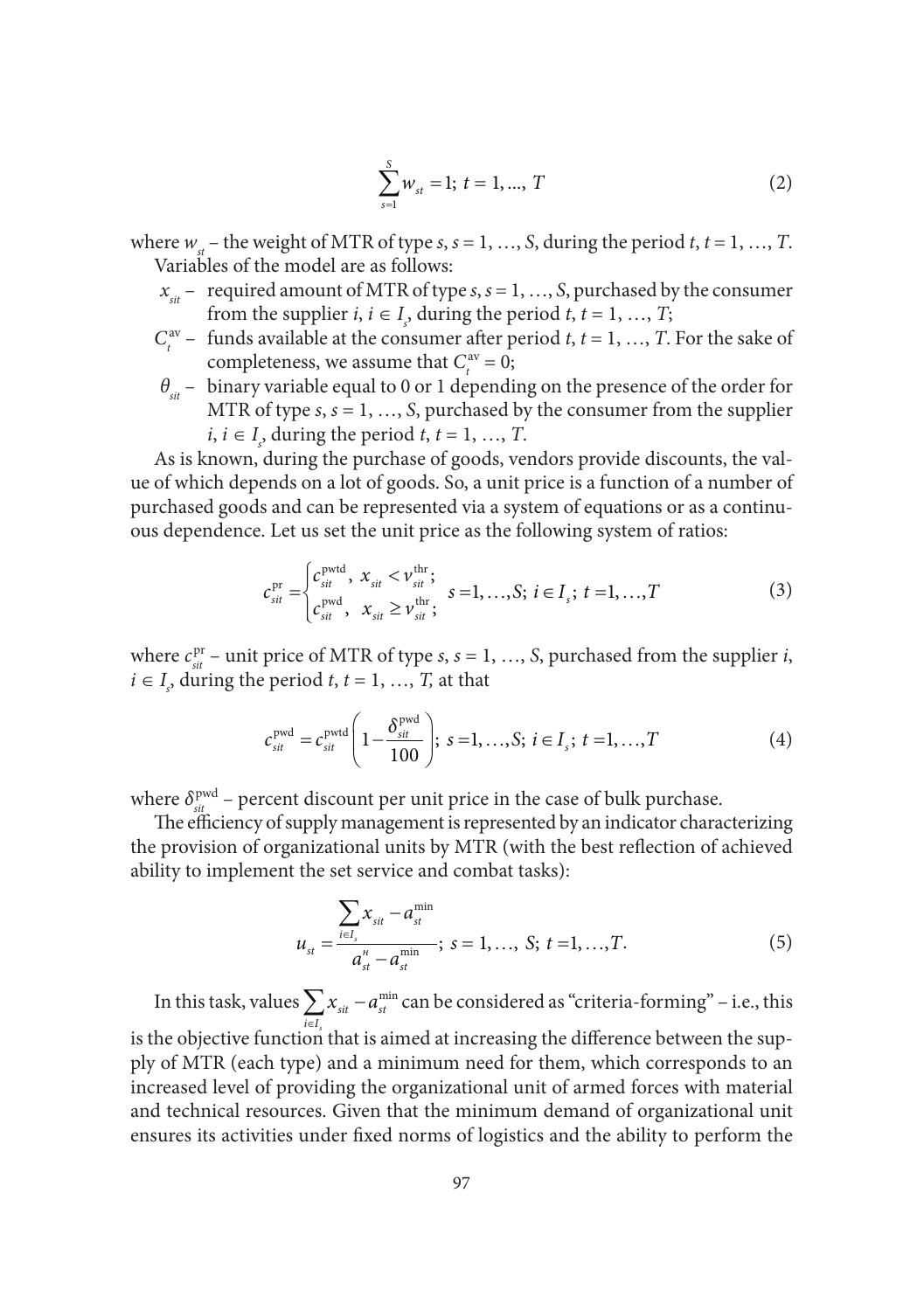service and combat tasks in accordance with an assignment (at minimum acceptable level), the scope of delivery value *s*  $\sum_{i \in I_s} \alpha_{sit}$ *x*  $\sum_{i \in I_s} x_{\textit{sit}}$  can't be less than the minimal needs value  $a_{st}^{\min}$  in fact.

As the various types of MTR with different dimensions may have a significant difference in ranges of supply values  $\sum x_{si}$ , simultaneous maximizing of their difference  $\sum_{i \in I_s} x_{sit} - a_{st}^{\min}$  shall be normalized *s*  $x_{\rm sit} - a$  $\sum_{i \in I_s} x_{\scriptscriptstyle sit} - a_{\scriptscriptstyle s t}^{\scriptscriptstyle \min}$  shall be normalized; because of that

 $0 \le u_{st} \le 1; s = 1, ..., S; t = 1, ..., T.$  (6)

Thus, the formula for objective function

$$
\frac{1}{T} \sum_{t=1}^{T} \sum_{s=1}^{S} w_{st} \frac{\sum_{i \in I_s} x_{sit} - a_{st}^{\min}}{a_{st}^{\text{rat}} - a_{st}^{\min}} \tag{7}
$$

to optimize the supply for organizational units can be considered as an expression of a scalar convolution for maximized (private) efficiency indicators  $u_{st}$ ;  $s = 1, ..., S$ ; *t* = 1, …, *T*, while corresponding to a weighted average of provision levels (from minimum need for each type of MTR).

The mathematical model of supply optimization (in case of many types of MTR and multiple suppliers) is the following.

$$
\frac{1}{T} \sum_{t=1}^{T} \sum_{s=1}^{S} w_{st} \frac{\sum_{i \in I_s} x_{sit} - a_{st}^{\min}}{a_{st}^{\text{rat}} - a_{st}^{\min}} \to \max
$$
(8)

$$
C_{t+1}^{\text{av}} = C_{t+1}^{\text{alloc}} + C_t^{\text{av}} - \sum_{s=1}^{S} \sum_{i \in I_s} \left( c_{sit}^{\text{or}} \theta_{sit} + (c_{sit}^{\text{pr}} + c_{sit}^{\text{del}}) x_{sit} + \frac{c_{st}^{\text{stor}} x_{sit}}{2} \right) - \sum_{s=1}^{S} c_{st}^{\text{stor}} z_s \ge 0; \tag{9}
$$

$$
C_0^{\text{av}} = 0 \tag{10}
$$

$$
\theta_{sit} = \begin{cases} 1, x_{sit} > 0; & s = 1, \dots, S; \ i \in I_s; \ t = 1, \dots, T \\ 0, x_{sit} = 0; & s = 0 \end{cases} \tag{11}
$$

$$
a_{st}^{\min} + z_s \le \sum_{i \in I_s} x_{sit} \ge \min\left(a_{st}^{\text{rat}}; \sum_{i \in I_s} v_{sit}\right); \ t = 1, \dots, T \tag{12}
$$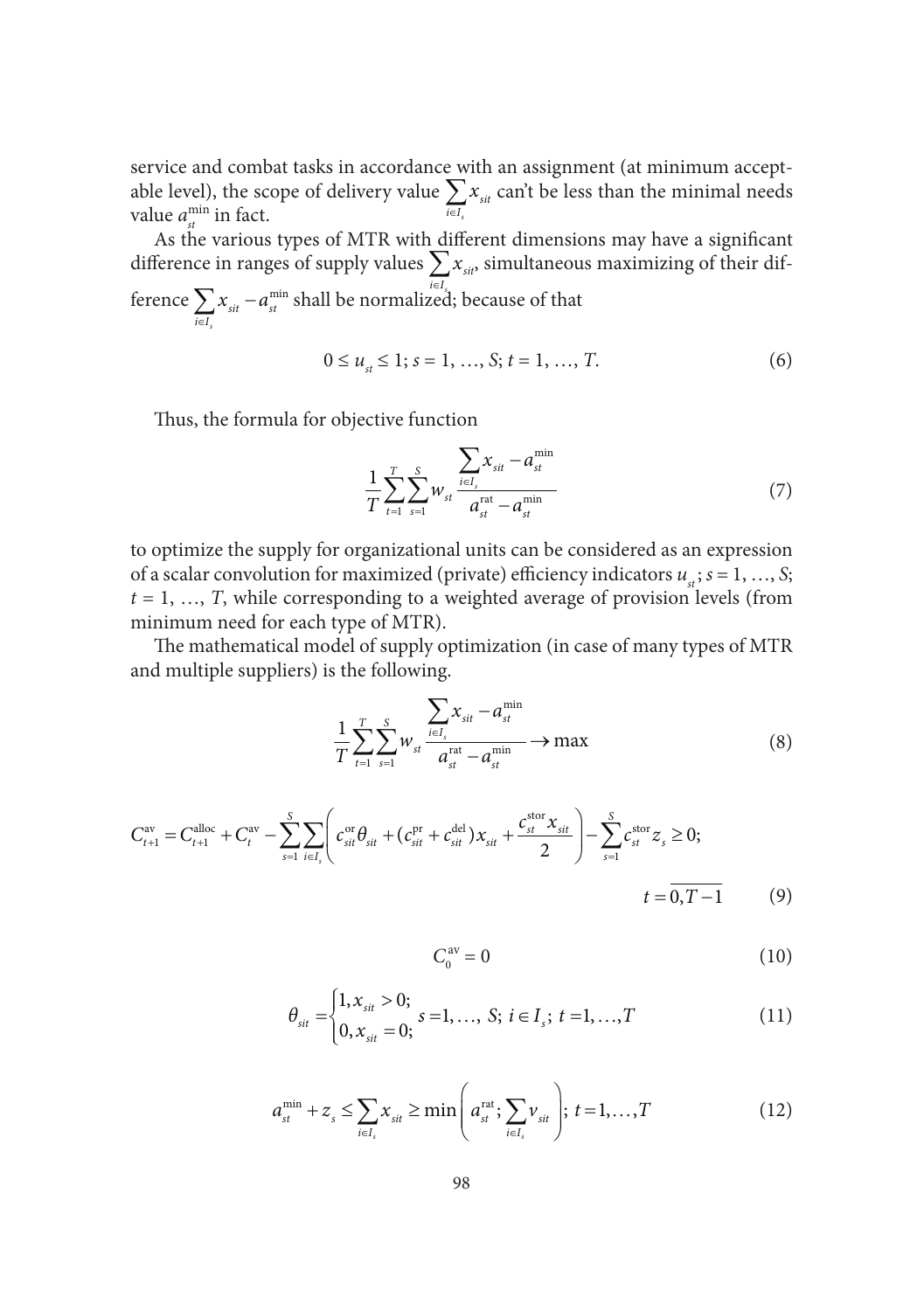$$
x_{\text{sit}} = [x_{\text{sit}}] \ge 0; s = 1, ..., S; i \in I_s; t = 1, ..., T.
$$
 (13)

For the first two options of arranging the logistics process (at decentralized purchase), optimized supply models are similar to the reviewed model and differ from it by the number of dimensions (option 1 considers the time period only, option 2 – time period and variety of vendors).

At decentralized purchase, presented problem of optimizing the supply for organizational units of the armed forces is a hard Mixed Integer Nonlinear Programming problem. The integer part of the problem follows from the fact that some of the constraints are defined by logical terms "or – or".

### **3. Example of application of the model**

Let us imagine the implementation of the developed model with the example of a logistic system consisting of a single consumer – organizational unit of armed forces and five suppliers  $(A, B, C, D, and E)$ , while suppliers A and B supply the MTR of type X, suppliers C and D – MTR type Y, and supplier E – MTR of type Z. Cost indicators are shown in conventional monetary units (CMU). Initial data for modeling the logistics process of organizational units are presented in Table 1.

Modeling was implemented via Microsoft Excel 2010 Solver tool.

As a result, the optimal level of the provision of organizational unit of armed forces is equal to 0.2988, and the value of total logistic costs equal 9,449,853.3 CMU, and distributions in time purchase volumes of MTR, total logistic costs, funds remaining at consumers after each period time, and a variable showing the presence of orders at suppliers were obtained.

The procurement optimal values of each MTR type  $(x_{si})$  are presented in Table 2. Their distribution is depicted on the background of dynamics changes of minimal and regulatory organizational formations' needs levels for these MTR types (Figure 3).

The distribution of total logistic costs is shown at the background of the distribution of funds planned for logistics of organizational units in armed forces (Figure 4), which allows us to see their remainders arising at the end of each time period (Figure 5), and to make certain adjustments in budgeting process. The optimal values of funds remaining in the customer after each period  $(C_t^{\text{av}})$  are presented in Table 3.

Distribution of variables reflecting the presence of the orders at certain supplier  $(\theta_{\mu})$  is only shown for types of resources purchased at multiple suppliers (Figure 6).

In the general case the obtained solution is a local optimum, because the problem is not a problem of convex programming under all imposed assumptions.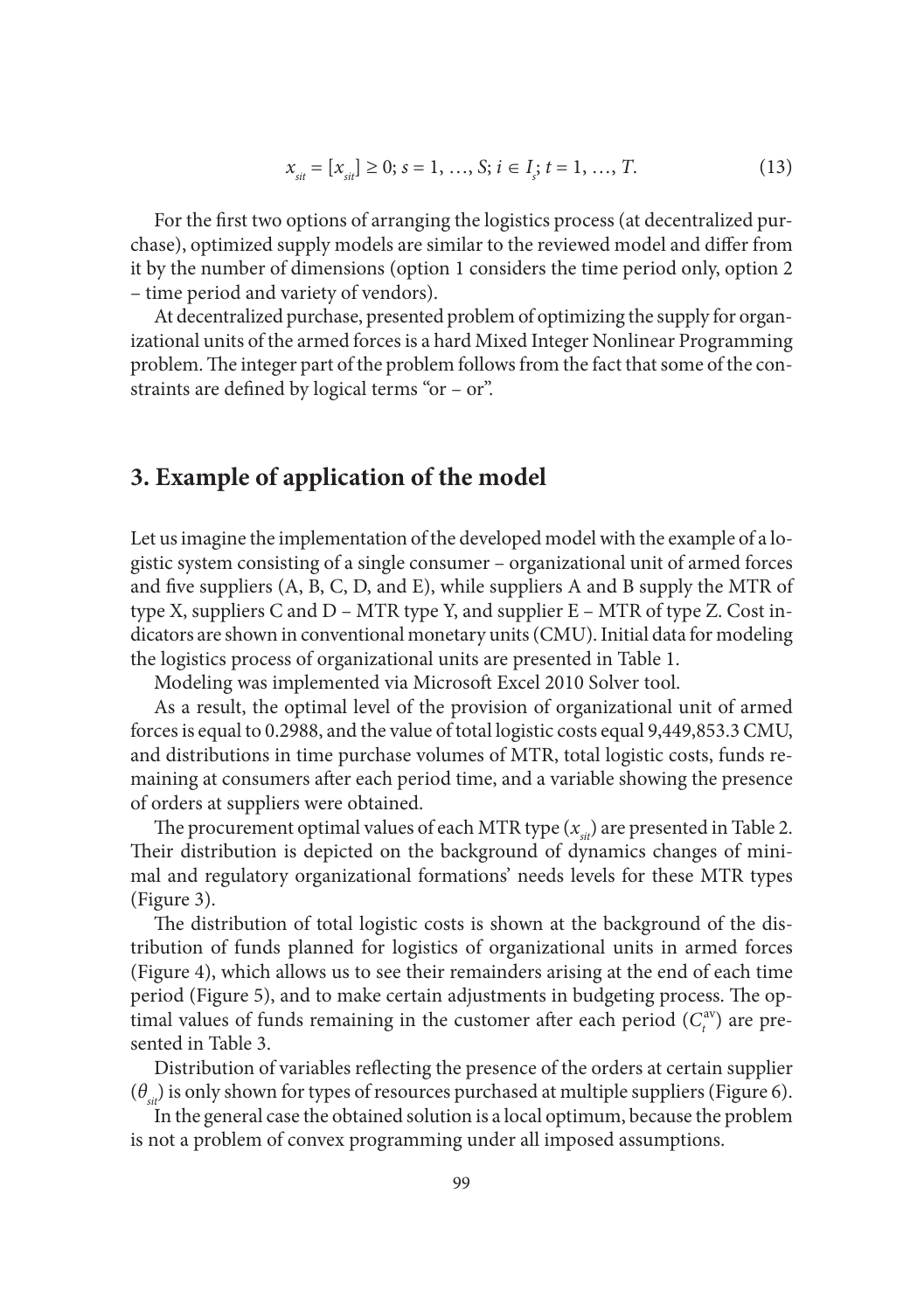| meters<br>Para-             | Units     |                          |                   |       |       |       | Planned period of time (1 year) |                |          |       |                 |          |                 |
|-----------------------------|-----------|--------------------------|-------------------|-------|-------|-------|---------------------------------|----------------|----------|-------|-----------------|----------|-----------------|
|                             | month     | $\overline{\phantom{0}}$ | $\mathbf{\Omega}$ | 3     | 4     | 5     | $\bullet$                       | $\overline{ }$ | $\infty$ | ٩     | $\overline{10}$ | $\equiv$ | $\overline{12}$ |
| $\mathbf{C}^{\text{alloc}}$ | CMU<br>Ę. | 690,0                    | 700,0             | 700,0 | 740,0 | 770,0 | 810,0                           | 840,0          | 850,0    | 850,0 | 840,0           | 840,0    | 820,0           |
| $\nu_{_{X\!-\!\varDelta}}$  | pcs       | 800                      | 800               | 800   | 900   | 900   | 900                             | 900            | 1000     | 1000  | 1000            | 1000     | 1000            |
| $\nu_{_{X\!-\!B}}$          | pcs       | 1500                     | 1500              | 1500  | 1500  | 1500  | 1500                            | 1600           | 1600     | 1600  | 1600            | 1600     | 1600            |
| $\nu_{_{Y\!-\!C}}$          | pcs       | 2000                     | 2000              | 2000  | 2000  | 2000  | 2000                            | 2300           | 2300     | 2300  | 2300            | 2300     | 2300            |
| $\nu_{\gamma_{-D}}$         | pcs       | 3500                     | 3500              | 3500  | 3500  | 3500  | 3500                            | 3300           | 3300     | 3300  | 3300            | 3300     | 3300            |
| $\nu_{\text{z-E}}$          | pcs       | 5000                     | 5000              | 5000  | 5000  | 5000  | 5000                            | 5300           | 5300     | 5300  | 5300            | 5300     | 5300            |
| $a_\chi^{\rm min}$          | pcs       | 1000                     | 1000              | 1000  | 1000  | 1000  | 1000                            | 1000           | 1300     | 1300  | 1000            | 1000     | 1000            |
| $a_{\chi}^{\rm rat}$        | pcs       | 2000                     | 2000              | 2000  | 2000  | 2000  | 2000                            | 2000           | 2400     | 2400  | 2000            | 2000     | 2000            |
| $a_{y}^{\min}$              | pcs       | 4000                     | 4000              | 4000  | 4000  | 4000  | 4000                            | 4200           | 4200     | 4200  | 4000            | 4000     | 4000            |
| $a_{\rm v}^{\rm rat}$       | pcs       | 5000                     | 5000              | 5000  | 5000  | 5000  | 5000                            | 5500           | 5500     | 5500  | 5000            | 5000     | 5000            |
| $a^{\rm min}_Z$             | pcs       | 3000                     | 3000              | 3000  | 3000  | 3000  | 3200                            | 3200           | 3200     | 3200  | 3000            | 3000     | 3000            |
| $a_{7}^{\mathrm{rat}}$      | pcs       | 4500                     | 4500              | 4500  | 4500  | 4500  | 5200                            | 5200           | 5200     | 4500  | 4500            | 4500     | 4500            |
| $z_{\rm x}$                 | pcs       | 100                      | 100               | 100   | 100   | 100   | 100                             | 100            | 100      | 100   | 100             | 100      | 100             |
| $z_{\rm v}$                 | pcs       | 300                      | 300               | 300   | 300   | 300   | 300                             | 300            | 300      | 300   | 300             | 300      | 300             |
| $z_{\mathrm{z}}$            | pcs       | 200                      | 200               | 200   | 200   | 200   | 200                             | 200            | 200      | 200   | 200             | 200      | 200             |
| $\mathcal{W}_{\mathbf{y}}$  |           | 0,5                      | 0,5               | 0,5   | 0,4   | 0,5   | 0,5                             | 0,6            | 0,5      | 0,5   | 0,5             | 0,5      | 0,5             |
| $\mathcal{W}_{\mathbf{v}}$  |           | 0,2                      | 0,2               | 0,2   | 0,3   | 0,2   | 0,1                             | 0,1            | 0,2      | 0,2   | 0,2             | 0,3      | 0,2             |
| $W_{Z}$                     |           | 0,3                      | 0,3               | 0,3   | 0,3   | 0,3   | 0,4                             | 0,3            | 0,3      | 0,3   | 0,3             | 0,2      | 0,3             |
| $c_{\cal A}^{\rm or}$       | CMU       | 350                      | 350               | 350   | 350   | 380   | 380                             | 380            | 380      | 380   | 380             | 380      | 380             |
| $c_{_B}^{\rm cr}$           | CMU       | 340                      | 340               | 340   | 340   | 340   | 340                             | 360            | 360      | 360   | 360             | 360      | 360             |
| ್ಯೆ                         | CMU       | 400                      | 400               | 400   | 400   | 400   | 400                             | 450            | 450      | 450   | 450             | 450      | 450             |

Table 1. Initial data for modeling the logistics process (example) **Table 1. Initial data for modeling the logistics process (example)**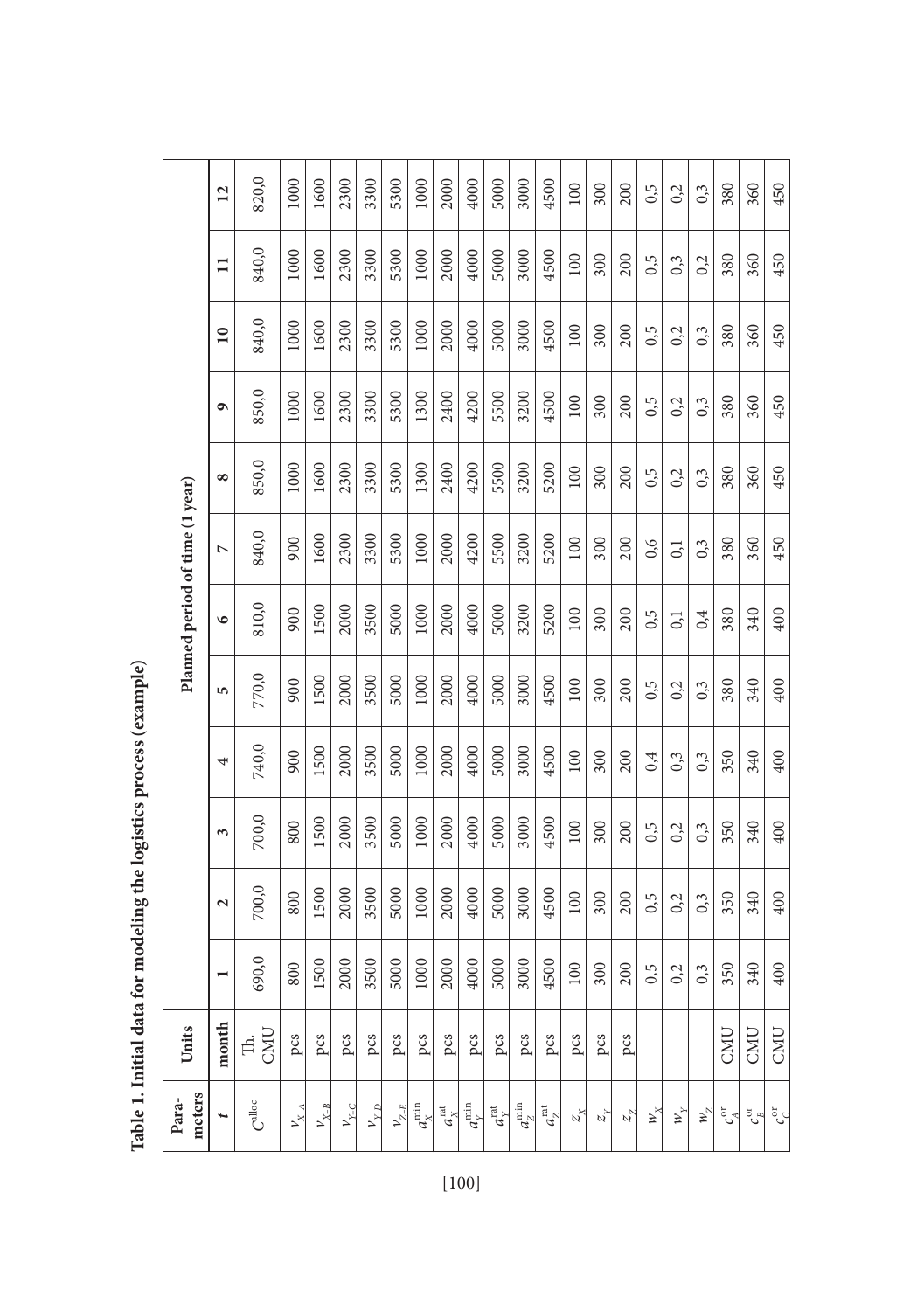| 350                        | 280                  | 145              | 150                               | $\approx$          | 65               | 55                                | 24                     | 22                               | $\overline{16}$                 | 15                             | $\Box$                                 | $^{\circ}$      | $\circ$                       | $\overline{2}$                  | 800                       | 1000                  | 2000                      | 3000                      | 4000                  | 5                          | ξ                           | 4                                   | 5                                     | ${}^{\circ}$                 |
|----------------------------|----------------------|------------------|-----------------------------------|--------------------|------------------|-----------------------------------|------------------------|----------------------------------|---------------------------------|--------------------------------|----------------------------------------|-----------------|-------------------------------|---------------------------------|---------------------------|-----------------------|---------------------------|---------------------------|-----------------------|----------------------------|-----------------------------|-------------------------------------|---------------------------------------|------------------------------|
| 350                        | 280                  | 145              | 145                               | $\approx$          | 65               | 55                                | 24                     | 22                               | $\geq$                          | 15                             | $\supseteq$                            | $\infty$        | $\circ$                       | $\overline{2}$                  | 800                       | 1000                  | 2000                      | 3000                      | 4000                  | 5                          | 3                           | 4                                   | 5                                     | ${}^{\circ}$                 |
| 350                        | 280                  | 145              | 140                               | 70                 | 65               | 55                                | 24                     | 22                               | 16                              | 15                             | $\overline{10}$                        | $\infty$        | $\circ$                       | $\overline{12}$                 | 800                       | 1000                  | 2000                      | 3000                      | 4000                  | 5                          | 3                           | 4                                   | 5                                     | ${}^{\circ}$                 |
| 300                        | 280                  | 140              | 135                               | 70                 | 75               | 55                                | 20                     | 22                               | 14                              | 15                             | ${}^{\circ}$                           | 12              | 5                             | $\overline{10}$                 | 800                       | 1000                  | 2000                      | 3000                      | 4000                  | 5                          | 3                           | ↤                                   | 5                                     | ${}^{\circ}$                 |
| 300                        | 280                  | 140              | 135                               | 70                 | 75               | 60                                | 20                     | 22                               | 14                              | 15                             | ${}^{\circ}$                           | 12              | 5                             | $\overline{10}$                 | 800                       | 1000                  | 2000                      | 3000                      | 4000                  | 5                          | 3                           | 4                                   | 5                                     | ${}^{\circ}$                 |
| 300                        | 250                  | 140              | 135                               | $\approx$          | 75               | 65                                | $\Omega$               | 22                               | $\overline{14}$                 | 15                             | $\infty$                               | $\overline{c}$  | 5                             | $\supseteq$                     | 800                       | 1000                  | 2000                      | 3000                      | 4000                  | 5                          | 3                           | 4                                   | 5                                     | ${}^{\circ}$                 |
| 300                        | 250                  | 130              | 135                               | $\infty$           | $\sqrt{2}$       | 65                                | $\Omega$               | 22                               | $\overline{16}$                 | $\overline{c}$                 | $\infty$                               | $\overline{12}$ | 5                             | $^{\circ}$                      | 800                       | 1000                  | 2000                      | 3000                      | 4000                  | 5                          | 3                           | 4                                   | 5                                     | ${}^{\circ}$                 |
| 300                        | 250                  | 130              | 130                               | 60                 | 70               | 60                                | 18                     | 22                               | 16                              | $\overline{c}$                 | ${}^{\circ}$                           | 12              | $\overline{5}$                | ${}^{\circ}$                    | 800                       | 1000                  | 2000                      | 3000                      | 4000                  | 5                          | 3                           | 4                                   | 5                                     | ${}^{\circ}$                 |
| 300                        | 250                  | 130              | 125                               | 60                 | 70               | 55                                | 18                     | 22                               | 16                              | $\overline{12}$                | $10$                                   | $\overline{10}$ | 5                             | ${}^{\circ}$                    | 800                       | 1000                  | 2000                      | 3000                      | 4000                  | 5                          | 3                           | 4                                   | 5                                     | ${}^{\circ}$                 |
| 300                        | 250                  | 120              | 120                               | $\odot$            | 65               | $50\,$                            | $\overline{18}$        | $\overline{c}$                   | $\overline{14}$                 | $\overline{2}$                 | $\overline{10}$                        | $\supseteq$     | 4                             | $\circ$                         | 800                       | 1000                  | 2000                      | 3000                      | 4000                  | 5                          | $\epsilon$                  | 4                                   | 5                                     | ${}^{\circ}$                 |
| 300                        | 250                  | 120              | 115                               | $\infty$           | 65               | 45                                | $\frac{8}{18}$         | $\Omega$                         | $\overline{2}$                  | $\overline{c}$                 | $\supseteq$                            | $\supseteq$     | 4                             | $\circ$                         | 800                       | 1000                  | 2000                      | 3000                      | 4000                  | 5                          | $\epsilon$                  | 4                                   | 5                                     | ${}^{\circ}$                 |
| 300                        | 250                  | 120              | 110                               | $60\,$             | 65               | 40                                | $18\,$                 | $20\,$                           | $\overline{10}$                 | $\overline{\mathbf{L}}$        | $\begin{array}{c} 10 \end{array}$      | $10$            | 4                             | $\circ$                         | 800                       | 1000                  | 2000                      | 3000                      | 4000                  | 5                          | $\epsilon$                  | 4                                   | 5                                     | ${}^{\circ}$                 |
| CMU                        | CMU                  | CMU              | CMU                               | CMU                | CMU              | CMU                               | CMU                    | CMU                              | CMU                             | CMU                            | CMU                                    | CMU             | CMU                           | CMU                             | pcs                       | pcs                   | pcs                       | pcs                       | pcs                   | $\%$                       | %                           | $\%$                                | %                                     | $\%$                         |
| $c_{\mathcal{D}}^{\sigma}$ | $c_{\rm E}^{\rm or}$ | $c_{X-A}^{pred}$ | $\mathcal{C}_{X-B}^{\text{pvtd}}$ | porta <sup>1</sup> | C <sub>Y-D</sub> | $\mathcal{C}^{\text{pvtd}}_{X-E}$ | $c_{X-A}^{\text{del}}$ | $\mathcal{L}_{X-B}^{\text{del}}$ | $c_{Y\text{-}C}^{\mathrm{del}}$ | $c_{\rm Y\text{-}D}^{\rm del}$ | $c_{\scriptscriptstyle X-E}^{\rm del}$ | $\sum_{x}$      | $\epsilon_{\rm st}^{\rm tot}$ | $\mathcal{L}^{\text{stor}}_{Z}$ | $\nu^{\rm thr}_{X\!-\!A}$ | $\nu_{X-B}^{\rm thr}$ | $\nu_{Y\!-\!C}^{\rm thr}$ | $\nu_{Y\!-\!D}^{\rm thr}$ | $\nu^{\rm thr}_{Z-E}$ | $\delta_{X-A}^{\rm{prod}}$ | $\delta_{_{X-B}}^{\rm pwd}$ | $\delta_{Y\subset C}^{\text{prod}}$ | $\delta_{_{Y\text{-}D}}^{\text{pwd}}$ | $\delta_{\rm Z-E}^{\rm pwd}$ |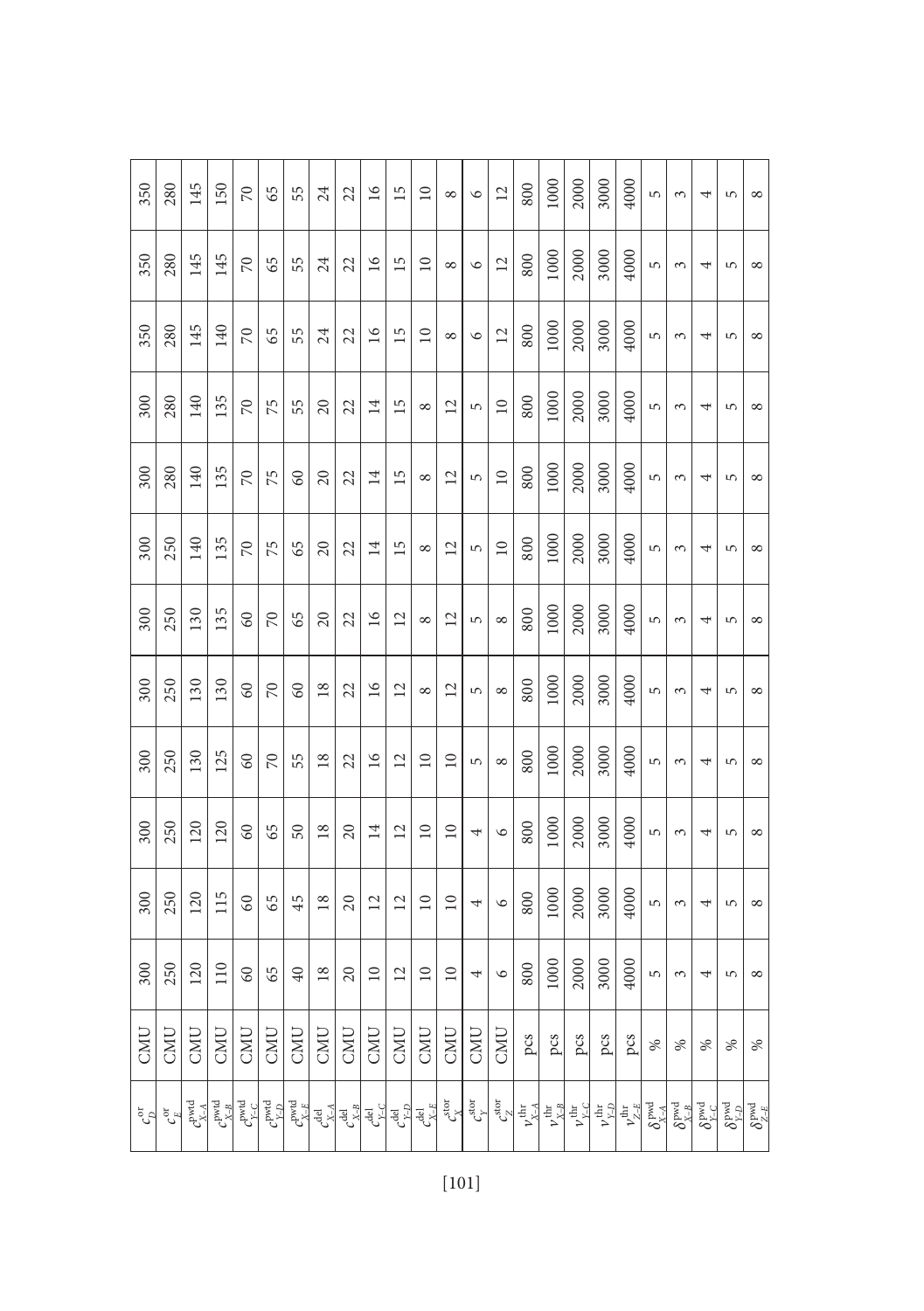| Vari-<br>ables | <b>Units</b> |      |      |      |      |      |      | Planned period of time (1 year) |      |      |      |      |      |
|----------------|--------------|------|------|------|------|------|------|---------------------------------|------|------|------|------|------|
|                | month        |      | 2    | 3    | 4    | 5    | 6    | 7                               | 8    | 9    | 10   | 11   | 12   |
| $x_{x}$        | pcs          | 1645 | 1208 | 1100 | 1100 | 1100 | 1100 | 2000                            | 1400 | 1400 | 1628 | 1251 | 1469 |
| $x_{v}$        | pcs          | 4300 | 4300 | 4300 | 5000 | 4300 | 4300 | 4500                            | 4500 | 4500 | 4300 | 5000 | 4300 |
| $x_{7}$        | pcs          | 3201 | 3200 | 3200 | 3200 | 3200 | 3400 | 3400                            | 3400 | 3597 | 3200 | 3200 | 3200 |

Table 2. The optimal values of purchases MTR



**Figure 3. Distributions purchase volumes of MTR (a – X, b – Y, c – Z)**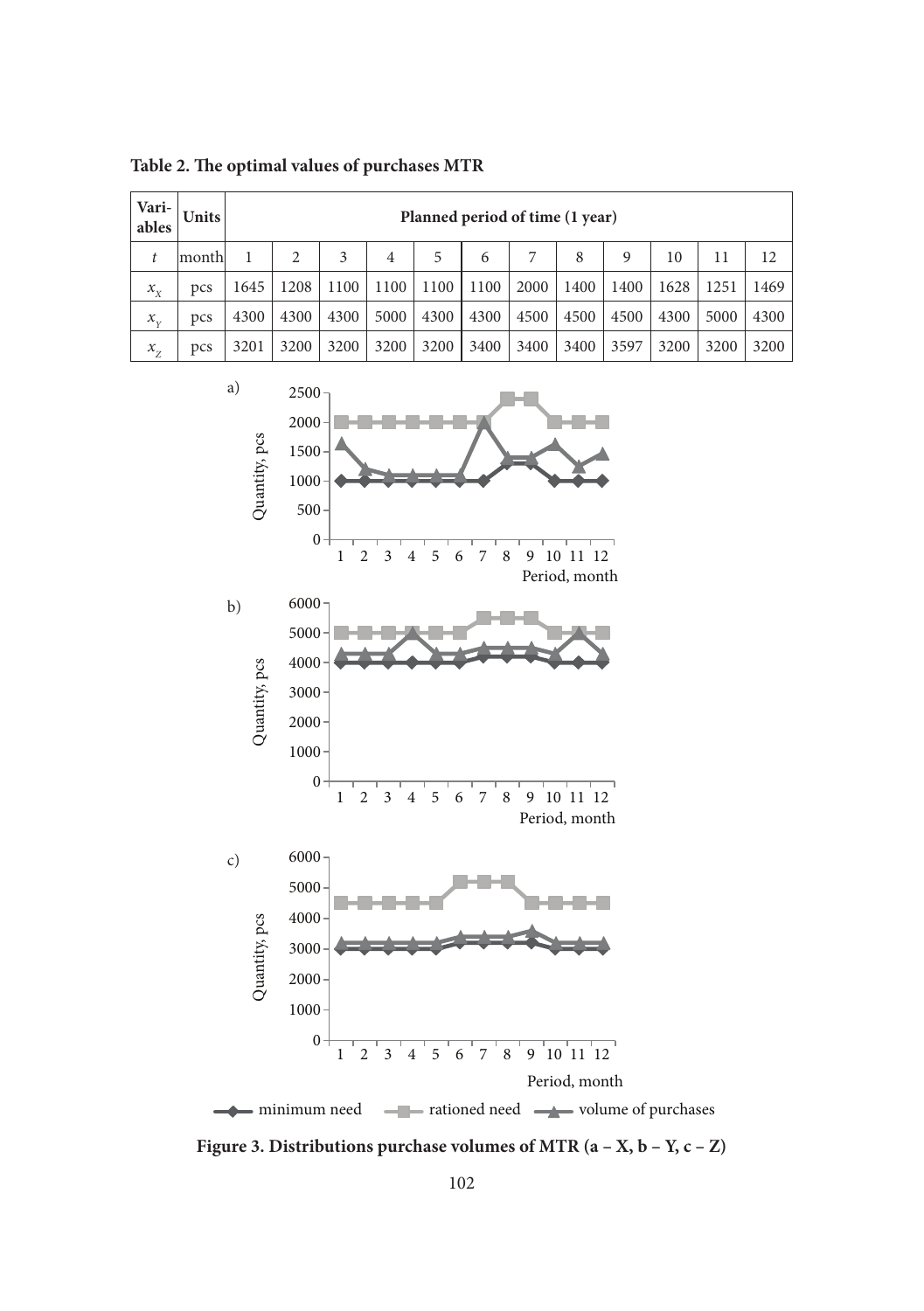

**Figure 4. Distribution of total logistic costs and funds**



Figure 5. Distribution of funds remaining in the customer after each period

| Table 3. The optimal values of funds remaining in the customer after each period |  |  |  |  |  |  |
|----------------------------------------------------------------------------------|--|--|--|--|--|--|
|----------------------------------------------------------------------------------|--|--|--|--|--|--|

| Vari-<br>  ables | Units |  |  | Planned period of time (1 year)                                                        |  |  |  |
|------------------|-------|--|--|----------------------------------------------------------------------------------------|--|--|--|
|                  | month |  |  |                                                                                        |  |  |  |
| $\bigcap$ av     |       |  |  | CMU 30,5 37208,1 64028,1 34563,1 79013,1 129863,1 3673,1 113,1 157,1 251,7 128,5 146,7 |  |  |  |

The proposed model shows a good response to changes of any model parameter through time which allows identification of cause-and-effect relationships between main components of supply process and to select the most beneficial options in arranging of logistics process at any time period.

Model adequacy and accuracy are confirmed by objective function values (7) that differ less than 0.001 using with various initial plans.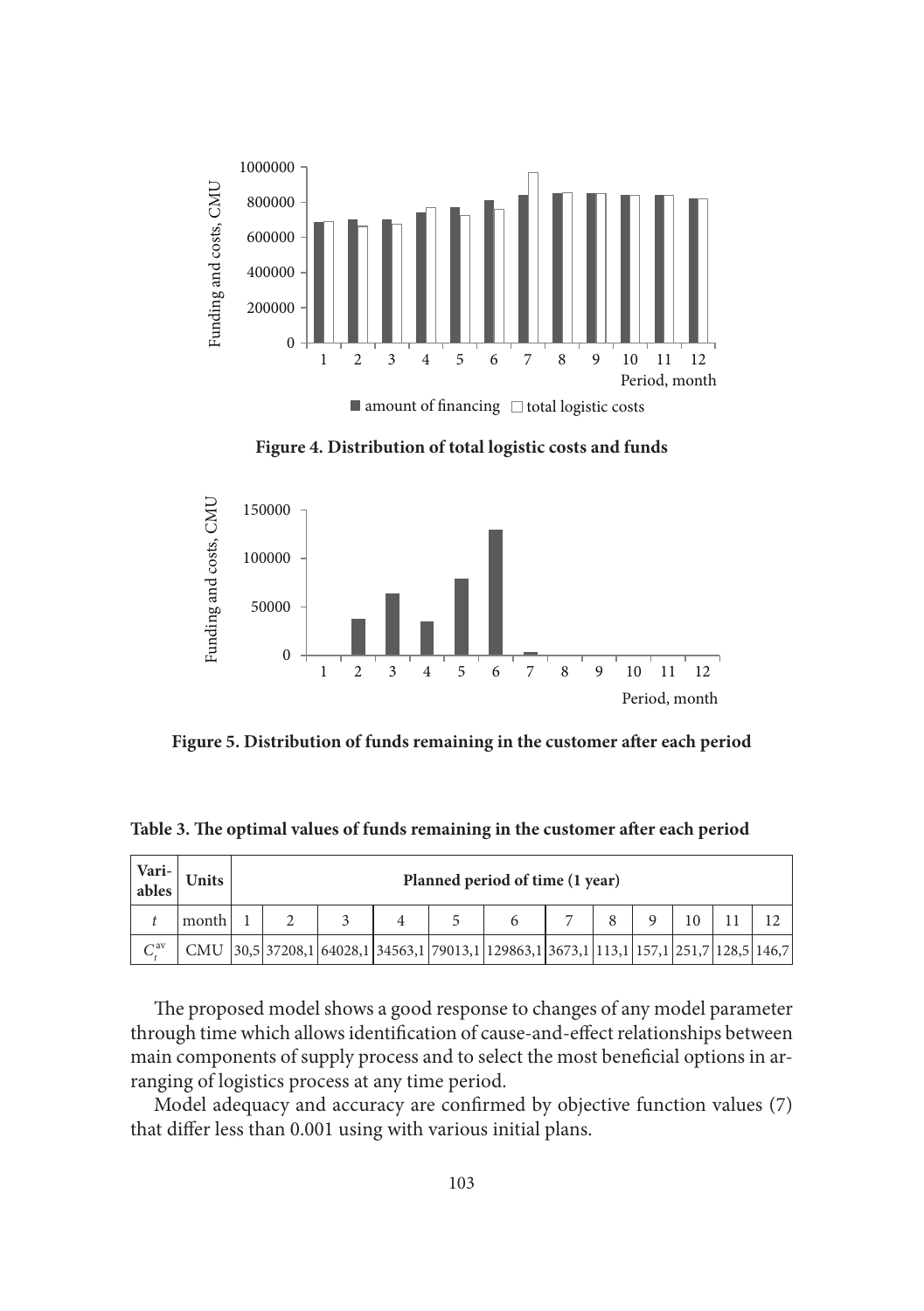

where value "1" – presence of the order, "0" – absence of order

Figure 6. Distribution of variable reflecting the presence of the orders for MTR **(a – X, b – Y) at multiple suppliers**

## **Conclusions**

In terms of the limited funding and dynamics of logistics process, efficient supply management of organizational units in the armed forces is achieved by solving a global optimization problem, which covers the full range of logistics processes (implemented throughout the planned supply period and within mutual relations). The modeling of the logistics process in time allows the use of predictive estimates, which characterize the trends of change in parameters (used in models to describe the process components under study). In the course of simulation, it is possible to consider the different scenarios of potential variation in certain parameters (at certain periods), which reflect both the activities (demands) of organizational units and changes in market conditions.

The model enables more detailed description of logistics processes, which ensures the consideration of multiple parameters affecting the formation of logistics costs (e.g., delivery and storage). Through modeling, they choose the most efficient (in terms of the lowest logistics costs) options of supply – within each individual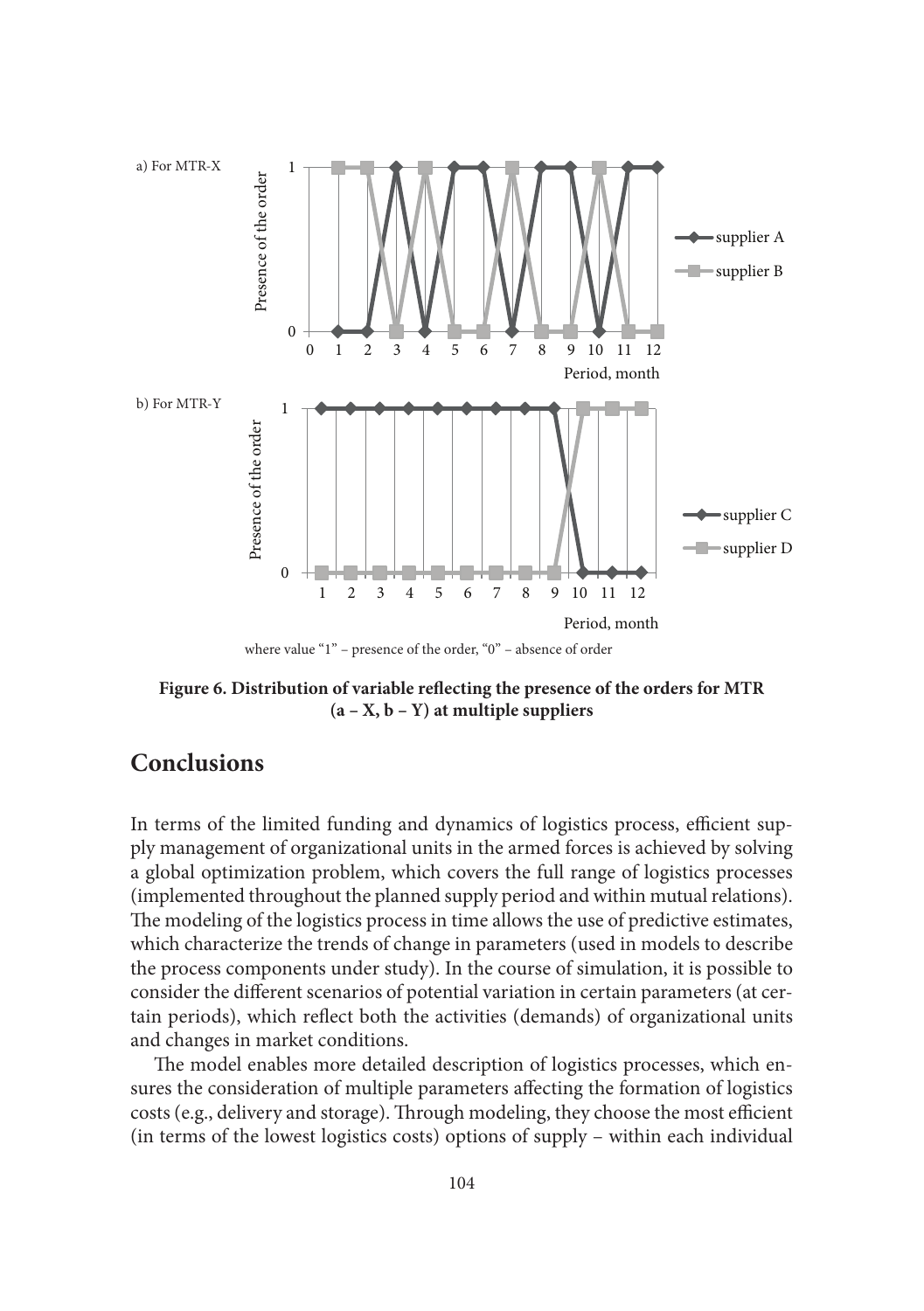time period, subject to decisions made during the previous period, and aimed at achieving the maximum provision of organizational units in the armed forces (over the entire planned period). In addition, the obtained values of total logistic costs for each time period may be indicative data for the budgeting of logistic process of the organizational units of armed forces on considered planned period of time.

The developed dynamic model reflects the features of arranging the logistics for organizational units in the armed forces (at decentralized procurement in terms of market economy), and considers the nature, the set of parameters and the logical sequence of the components of its logistic processes.

The model is an efficient tool for supporting the decisions taken by logisticsmanagement divisions of organizational units in the armed forces – at multiple options of implementing the logistic processes and limited financial resources, which allows optimizing the level of provision of organizational units with the required MTR (for the entire planning period of supply, regarding change of needs, scope of funds allocated for logistics and logistic costs accompanying the supply process).

#### *References*

- Barkalov, S.A., Burkov, V.N., Kurochka, P.N.*,* Оbraztsov, N.N., 2000, *Management Tasks of Logistics in a Market Economy*, ICS RAS, Moscow.
- Brodetskiy, G.L., 2011, *Economic-Mathematical Methods and Models in Logistics. Flows of Events and System Maintenance*, 2nd ed., Publishing Center "Academy", Moscow.
- Brodetskiy, G.L., Gusev, D.A., 2012, *Economic-Mathematical Methods and Models in Logistics.*  The Optimization Procedure, Publishing Center "Academy", Moscow.
- Burt, D., Dobler, D., Lee, L., 1995, *Purchasing and Supply Management*, McGraw-Hill Higher Education, New York.
- Chistov, I.V., 2006, *Inventory Control Power State Organization* (*Logistics Approach)*, VFEU, Moscow.
- Dobler, D., Lee, L., Burt, D., 1995, *Purchasing and Supply Management*, 6th ed., McGraw-Hill Companies.
- Fearon, H., Flynn, A., Johnson, F., Leenders, M., 2010, *Purchasing and Supply Management*, 14th ed., McGraw-Hill Higher Education, New York.
- Fertsch, M., Grzybowska, K., Stachowiak, A., 2009, *Modelling of Modern Enterprises Logistics*, Publishing House of Poznań University of Technology, Poznań.
- Gallasch, G., Lilith, N., Billington, J., Zhang, L., Bender, A., Francis, B., 2008, *Modelling Defence Logistics Networks*, International Journal on Software Tools for Technology Transfer, vol. 10, no. 1, pp. 75–93.
- Grigoriev, Y.P., 1999, *Methodological Basis for Improvement System of Material Support of Armies under Conditions Transient Processes* (*Logistic Approach*), WATTS, Saint-Petersburg.
- Hester, J., 2009, *A Technique for Determining Viable Military Logistics Support Alternatives*. Thesis for the degree of Doctor of Philosophy. Georgia Institute of Technology. Retrieved